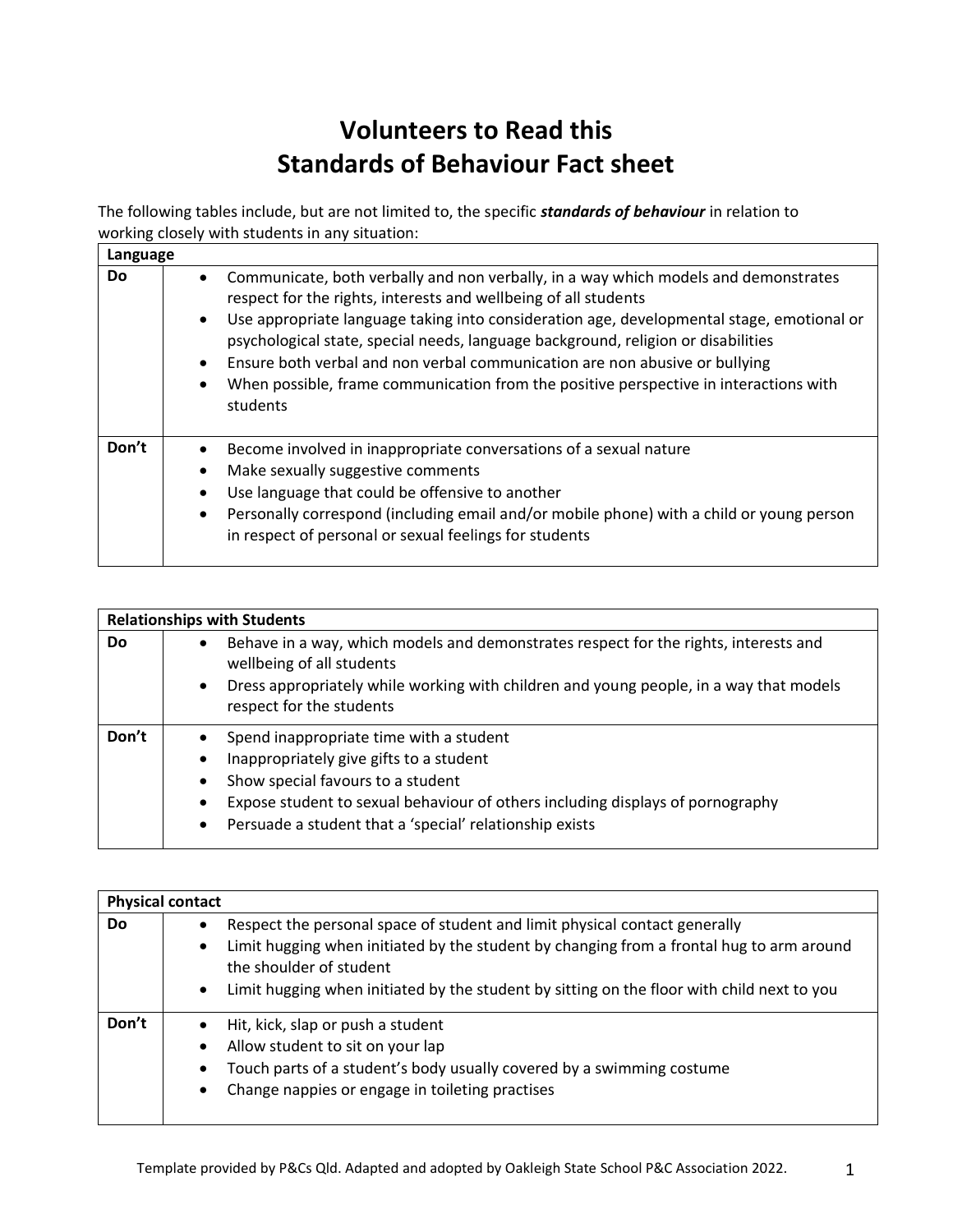## **Oakleigh State School P&C Association Volunteer Register**

The P&C Association holds insurance for all volunteers participating in school activities. All volunteers MUST complete the register for each activity. Term and Area of School: the area of School: and Area of School: the area of School: the area of School: the area of School:  $\alpha$  and  $\alpha$  and  $\alpha$  and  $\alpha$  area of School:  $\alpha$  and  $\alpha$  area of School:  $\alpha$  and  $\alpha$  area

Coordinator / Teachers name: (if applicable)

*If you are NOT a parent of a child at the school and are not exempt then you MUST have a Blue Card before you can volunteer in any area of the school or its activities. Please check with the person for whom you are volunteering.*

| Date | Name | <b>Time</b><br>started | Volunteer<br>signature | Time<br>finished | Volunteer<br>signature | <b>Volunteering Location / duties</b> | <b>Blue Card</b><br>Y / N/ NA | Supervisor's<br>name who<br>cited<br>evidence of<br><b>Blue Card</b> | I have read<br>the<br>Student<br>Protection<br><b>Fact Sheet</b><br>Sign below. | If applicable,<br><b>Evidence of</b><br>vaccination and<br>date (specify) | Supervisor's<br>name who<br>cited evidence<br>of Vaccination<br><b>Status</b> |
|------|------|------------------------|------------------------|------------------|------------------------|---------------------------------------|-------------------------------|----------------------------------------------------------------------|---------------------------------------------------------------------------------|---------------------------------------------------------------------------|-------------------------------------------------------------------------------|
|      |      |                        |                        |                  |                        |                                       |                               |                                                                      |                                                                                 |                                                                           |                                                                               |
|      |      |                        |                        |                  |                        |                                       |                               |                                                                      |                                                                                 |                                                                           |                                                                               |
|      |      |                        |                        |                  |                        |                                       |                               |                                                                      |                                                                                 |                                                                           |                                                                               |
|      |      |                        |                        |                  |                        |                                       |                               |                                                                      |                                                                                 |                                                                           |                                                                               |
|      |      |                        |                        |                  |                        |                                       |                               |                                                                      |                                                                                 |                                                                           |                                                                               |
|      |      |                        |                        |                  |                        |                                       |                               |                                                                      |                                                                                 |                                                                           |                                                                               |